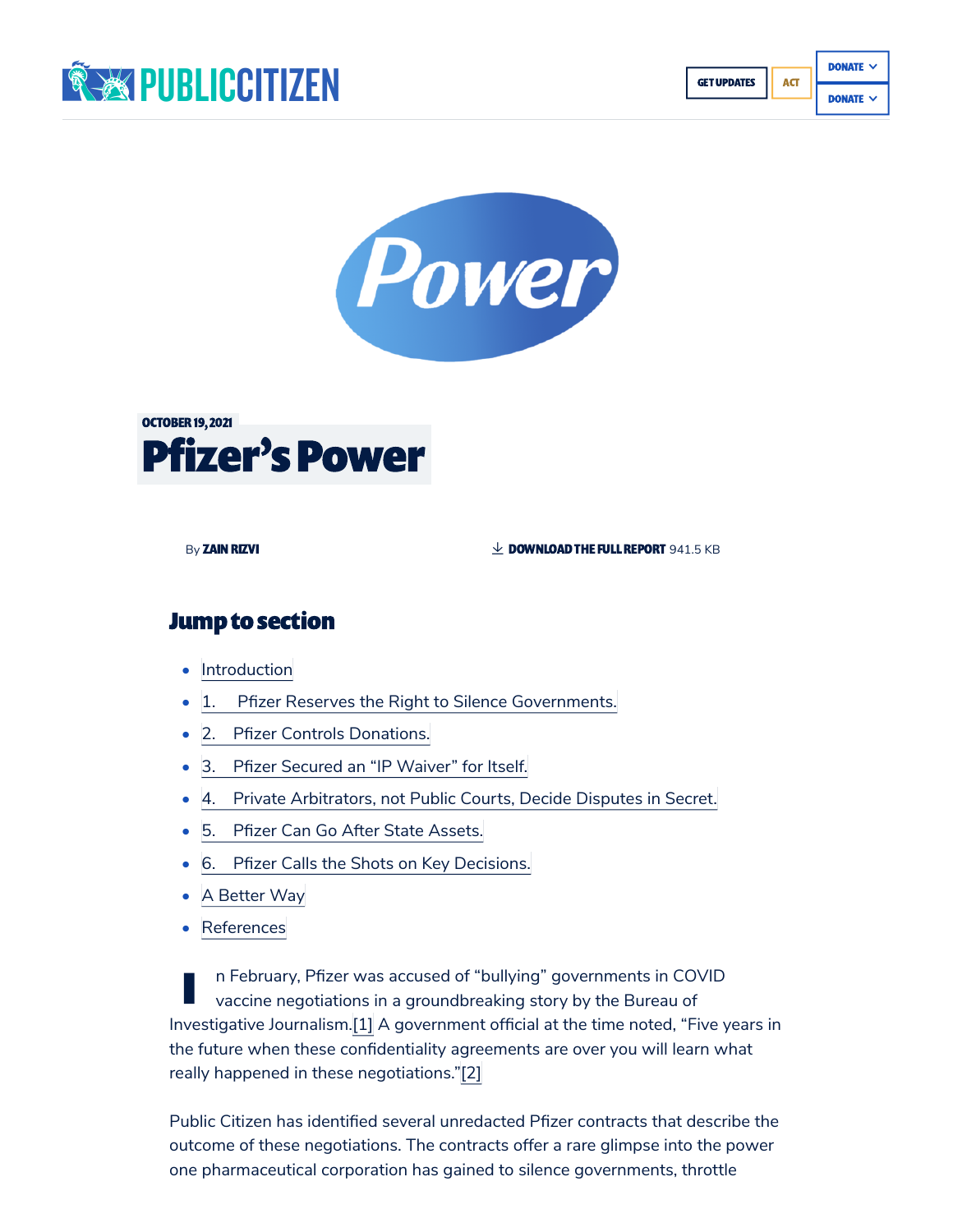<span id="page-1-0"></span>supply, shift risk and maximize profits in the worst public health crisis in a century. We describe six examples from around the world below.[\[3\]](#page-6-1)

<span id="page-1-7"></span><span id="page-1-6"></span><span id="page-1-5"></span><span id="page-1-4"></span><span id="page-1-3"></span><span id="page-1-2"></span>

| <b>Purchaser</b>               | Date                 | <b>Type</b>                                                  | <b>Doses</b>   | <b>Price Per</b><br><b>Dose</b> | <b>Total</b><br>Cost |
|--------------------------------|----------------------|--------------------------------------------------------------|----------------|---------------------------------|----------------------|
| <b>Albania</b>                 | Draft <sup>[5]</sup> | <b>Draft Definitive</b><br>Agreement                         | 500,000        | \$12                            | \$6<br>million       |
| <b>Brazil</b>                  | 03/15/21[6]          | Definitive<br>Agreement                                      | 100<br>million | \$10                            | \$1 billion          |
| Colombia                       | 02/02/21 [7]         | Definitive<br>Agreement                                      | 10<br>million  | \$12                            | \$120<br>million     |
| <b>Chile</b>                   | 12/01/20[8]          | Definitive<br>Agreement<br>(Redacted)                        | 10<br>million  | Redacted                        | Redacted             |
| <b>Dominican</b><br>Republic   | 10/29/20[9]          | <b>Binding Term</b><br>Sheet <sup>[10]</sup>                 | 8 million      | \$12                            | \$96<br>million      |
| <b>European</b><br>Commission  | 11/20/20 [11]        | <b>Custom Advance</b><br>Purchase<br>Agreement               | 200<br>million | \$18.6[12]                      | \$3.7<br>billion     |
| Peru                           | 09/17/20[13]         | <b>Binding Term Sheet</b>                                    | 10<br>million  | \$12                            | \$120<br>million     |
| <b>United</b><br><b>States</b> | 07/21/20[14]         | <b>Custom Advance</b><br>Purchase<br>Agreement<br>(Redacted) | 100<br>million | \$19.5                          | \$1.95<br>billion    |
| <b>United</b><br>Kingdom       | 10/12/20 [15]        | <b>Custom Advance</b><br>Purchase<br>Agreement<br>(Redacted) | 30<br>million  | Redacted                        | Redacted             |

#### <span id="page-1-1"></span>TABLE 1: SELECT PFIZER CONTRACTS REVIEWED[\[4\]](#page-6-2)

<span id="page-1-13"></span><span id="page-1-12"></span><span id="page-1-11"></span><span id="page-1-10"></span><span id="page-1-9"></span><span id="page-1-8"></span>Pfizer's demands have generated outrage around the world, slowing purchase agreements and even pushing back the delivery schedule of vaccines[.\[16\]](#page-7-4) If similar terms are included as a condition to receive doses, they may threaten President Biden's commitment to donate 1 billion vaccine doses.[\[17\]](#page-7-5)

<span id="page-1-16"></span><span id="page-1-15"></span><span id="page-1-14"></span>High-income countries have enabled Pfizer's power through a favorable system of international intellectual property protection.[\[18\]](#page-7-6) High-income countries have an obligation to rein in that monopoly power. The Biden administration, for example, can call on Pfizer to renegotiate existing commitments and pursue a fairer approach in the future. The administration can further rectify the power imbalance by sharing the vaccine recipe, under the Defense Production Act, to allow multiple producers to expand vaccine supplies.[\[19\]](#page-7-7) It can also work to rapidly secure a broad waiver of intellectual property rules (TRIPS waiver) at the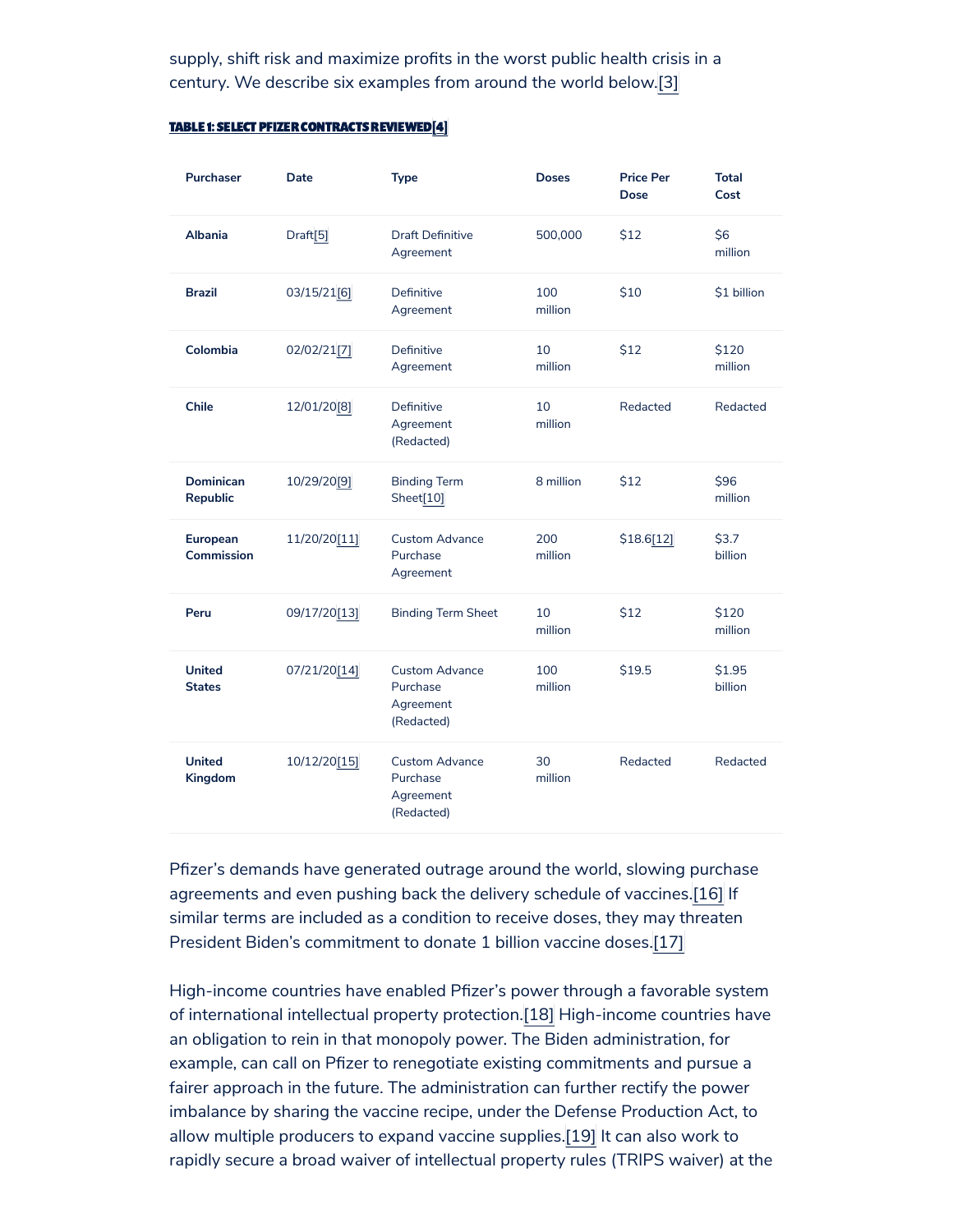<span id="page-2-2"></span>World Trade Organization[.\[20\]](#page-7-8) A wartime response against the virus demands nothing less.

# <span id="page-2-0"></span>1. Pfizer Reserves the Right to Silence Governments.

<span id="page-2-3"></span>In January, the Brazilian government complained that Pfizer was insisting on contractual terms in negotiations that were "unfair and abusive."[\[21\]](#page-7-9) The government pointed to five terms that it found problematic, ranging from a sovereign immunity waiver on public assets to a lack of penalties for Pfizer if deliveries were late. The Bureau of Investigative Journalism soon published a scathing story on Pfizer's vaccine negotiations.[\[22\]](#page-8-0)

<span id="page-2-5"></span><span id="page-2-4"></span>Less than two months later, the Brazilian government accepted a contract with Pfizer that contains most of the same terms that the government once deemed unfair[.\[23\]](#page-8-1) Brazil waived sovereign immunity; imposed no penalties on Pfizer for late deliveries; agreed to resolve disputes under a secret private arbitration under the laws of New York; and broadly indemnified Pfizer for civil claims.[\[24\]](#page-8-2)

<span id="page-2-7"></span><span id="page-2-6"></span>The contract also contains an additional term not included in other Latin American agreements<sup>[\[25\]](#page-8-3)</sup> reviewed by Public Citizen: The Brazilian government is prohibited from making "any public announcement concerning the existence, subject matter or terms of [the] Agreement" or commenting on its relationship with Pfizer without the prior written consent of the company.<sup>[\[26\]](#page-8-4)</sup> Pfizer gained the power to silence Brazil.

<span id="page-2-9"></span><span id="page-2-8"></span>Brazil is not alone. A similar nondisclosure provision is contained in the Pfizer contract with the European Commission and the U.S. government.[\[27\]](#page-8-5) In those cases, however, the obligation applies to both parties.

<span id="page-2-10"></span>For example, neither Pfizer nor the U.S. government can make "any public announcement concerning the existence, subject matter or terms of this Agreement, the transactions contemplated by it, or the relationship between the Pfizer and the Government hereunder, without the prior written consent of the other."[\[28\]](#page-8-6) The contract contains some exceptions for disclosures required by law. It is not clear from the public record whether Pfizer has elected to prohibit the U.S. from making any statements thus far. The E.C. cannot include in any announcement or disclosure the price per dose, the Q4 2020 volumes, or information that would be material to Pfizer without the consent of Pfizer[.\[29\]](#page-8-7)

# <span id="page-2-11"></span><span id="page-2-1"></span>2. Pfizer Controls Donations.

<span id="page-2-13"></span><span id="page-2-12"></span>Pfizer tightly controls supply.[\[30\]](#page-8-8) The Brazilian government, for example, is restricted from accepting Pfizer vaccine donations from other countries or buying Pfizer vaccines from others without Pfizer's permission.<sup>[31]</sup> The Brazilian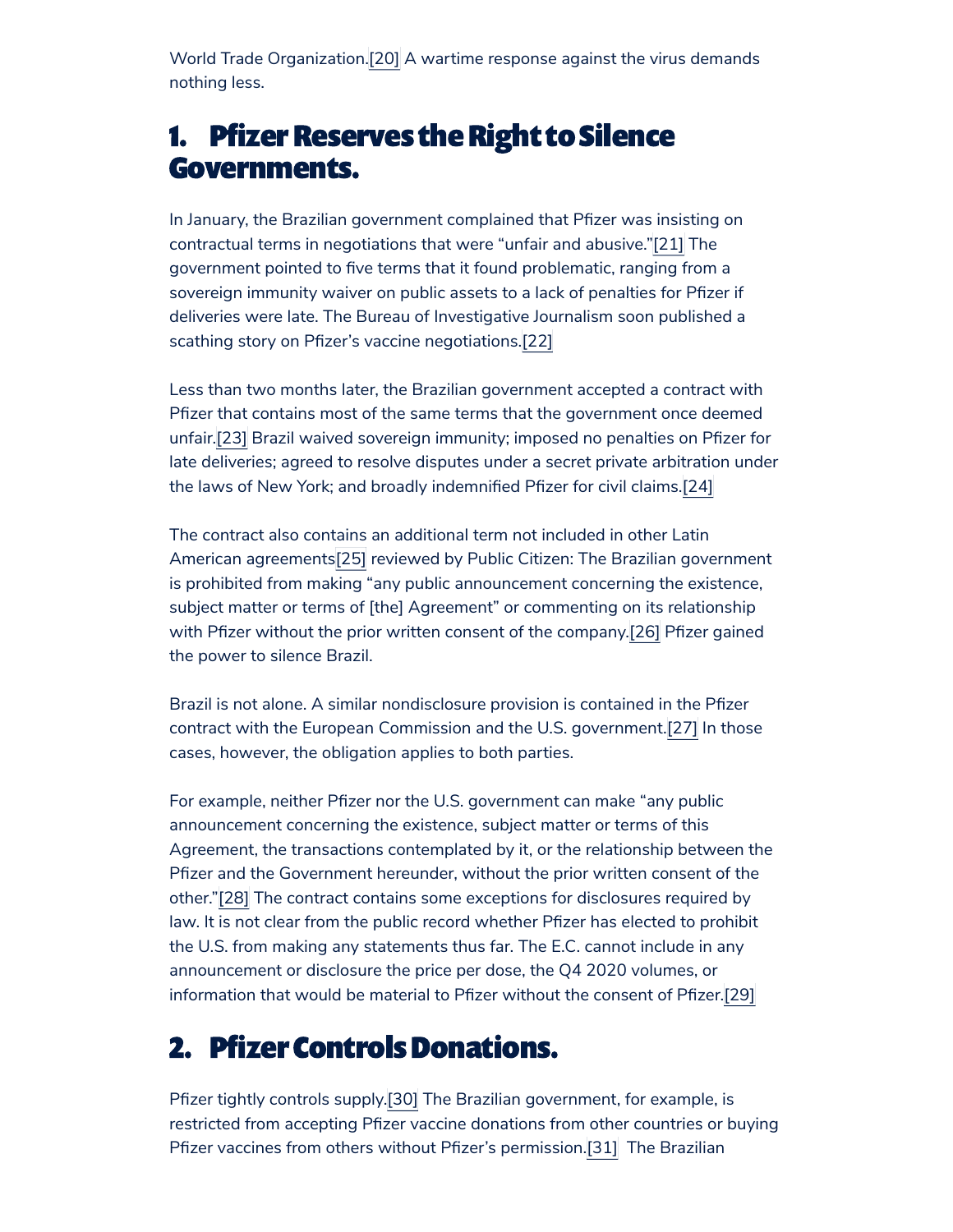<span id="page-3-2"></span>government also is restricted from donating, distributing, exporting, or otherwise transporting the vaccine outside Brazil without Pfizer's permission.[\[32\]](#page-9-0)

<span id="page-3-3"></span>The consequences of noncompliance can be severe. If Brazil were to accept donated doses without Pfizer's permission, it would be considered an "uncurable material breach" of their agreement, allowing Pfizer to immediately terminate the agreement.[\[33\]](#page-9-1) Upon termination, Brazil would be required to pay the full price for any remaining contracted doses[.\[34\]](#page-9-2)

# <span id="page-3-4"></span><span id="page-3-0"></span>3. Pfizer Securedan "IPWaiver" for Itself.

<span id="page-3-6"></span><span id="page-3-5"></span>The CEO of Pfizer, Albert Bourla, has emerged as a strident defender of intellectual property in the pandemic. He called a voluntary World Health Organization effort to share intellectual property to bolster vaccine production "nonsense" and "dangerous.["\[35\]](#page-9-3) He said President Biden's decision to back the TRIPS waiver on intellectual property was "so wrong.["\[36\]](#page-9-4) "IP, which is the blood of the private sector, is what brought a solution to this pandemic and it is not a barrier right now," claims Bourla.[\[37\]](#page-9-5)

<span id="page-3-7"></span>But, in several contracts, Pfizer seems to recognize the risk posed by intellectual property to vaccine development, manufacturing, and sale. The contracts shift responsibility for any intellectual property infringement that Pfizer might commit to the government purchasers. As a result, under the contract, Pfizer can use anyone's intellectual property it pleases—largely without consequence.

<span id="page-3-8"></span>At least four countries are required "to indemnify, defend and hold harmless Pfizer" from and against any and all suits, claims, actions, demands, damages, costs, and expenses related to vaccine intellectual property[.\[38\]](#page-9-6) For example, if another vaccine maker sued Pfizer for patent infringement in Colombia, the contract requires the Colombian government to foot the bill. At Pfizer's request, Colombia is required to defend the company (i.e., take control of legal proceedings.[\)\[39\]](#page-9-7) Pfizer also explicitly says that it does not guarantee that its product does not violate third-party IP, or that it needs additional licenses.

<span id="page-3-9"></span>Pfizer takes no responsibility in these contracts for its potential infringement of intellectual property. In a sense, Pfizer has secured an IP waiver for itself. But internationally, Pfizer is fighting similar efforts to waive IP barriers for all manufacturers[.\[40\]](#page-9-8)

## <span id="page-3-10"></span><span id="page-3-1"></span>4. Private Arbitrators, not Public Courts, Decide Disputes in Secret.

<span id="page-3-11"></span>What happens if the United Kingdom cannot resolve a contractual dispute with Pfizer? A secret panel of three private arbitrators—not a U.K court—is empowered under the contract to make the final decision[.\[41\]](#page-10-0) The arbitration is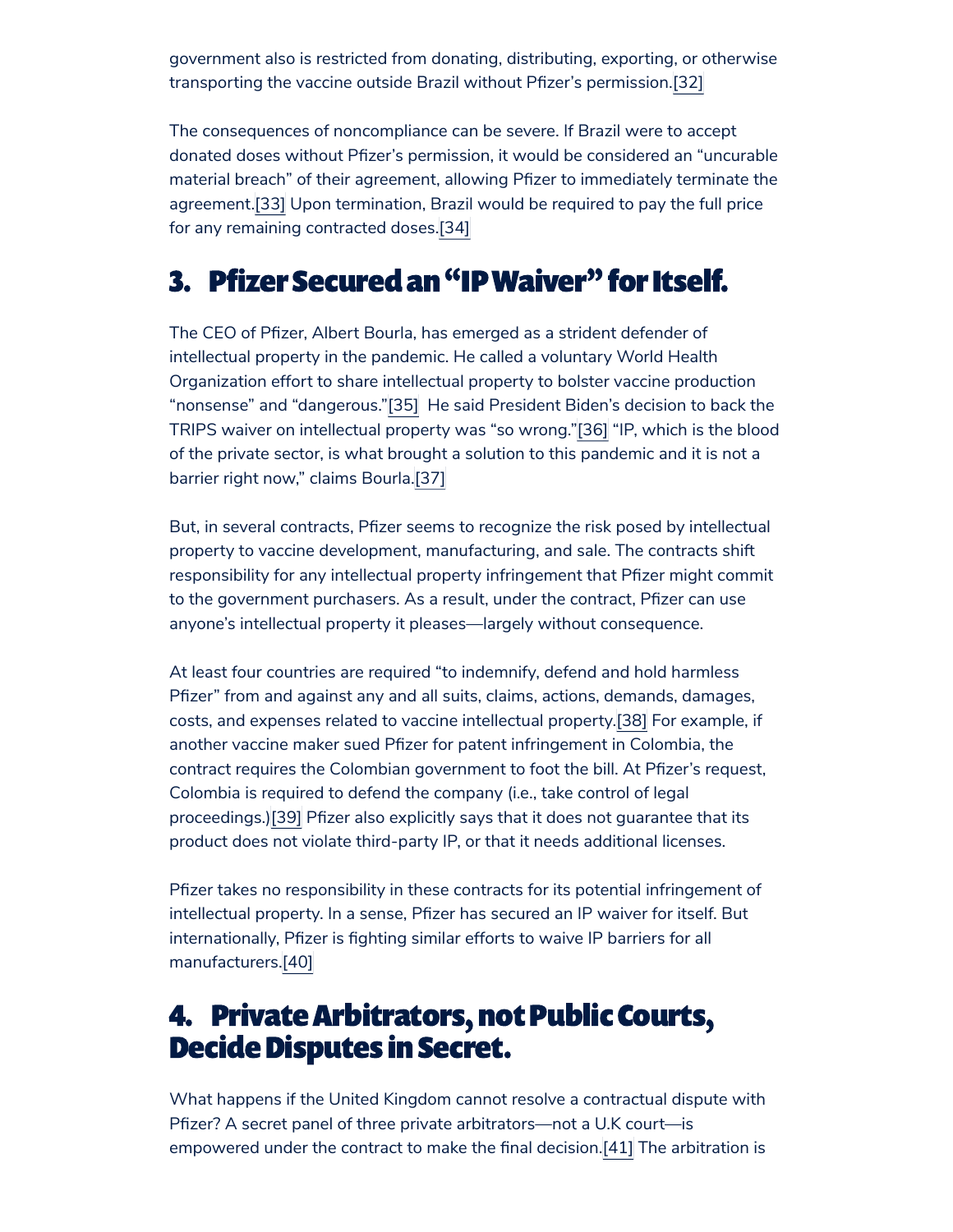conducted under the Rules of Arbitration of the International Chamber of Commerce (ICC). Both parties are required to keep everything secret:

*The Parties agree to keep confidential the existence of the arbitration, the arbitral proceedings, the submissions made by the Parties and the decisions made by the arbitral tribunal, including its awards, except as required by Law and to the extent not already in the public domain.[\[42\]](#page-10-1)*

<span id="page-4-2"></span><span id="page-4-1"></span>The Albania draft contract and Brazil, Chile, Colombia, Dominican Republic, and Peru agreements require the governments to go further, with contractual disputes subject to ICC arbitration applying New York law[.\[43\]](#page-10-2)

<span id="page-4-5"></span><span id="page-4-4"></span><span id="page-4-3"></span>While ICC arbitration involving states is not uncommon, disputes involving highincome countries and/or pharmaceuticals appear to be relatively rare[.\[44\]](#page-10-3) In 2012, 80% of state disputes were from Sub-Saharan Africa, Central and West Asia, and Central and Eastern Europe.[\[45\]](#page-10-4) The most common state cases were about the construction and operation of facilities[.\[46\]](#page-10-5) In 2020, 34 states were involved in ICC arbitrations.[\[47\]](#page-10-6) The nature of state disputes is not clear, but only between 5 to 7% of all new ICC cases, including those solely between private parties, were related to health and pharmaceuticals[.\[48\]](#page-10-7)

<span id="page-4-7"></span><span id="page-4-6"></span>Private arbitration reflects an imbalance of power. It allows pharmaceutical corporations like Pfizer to bypass domestic legal processes. This consolidates corporate power and undermines the rule of law.

### <span id="page-4-0"></span>5. Pfizer Can Go After State Assets.

<span id="page-4-8"></span>The decisions reached by the secret arbitral panels described above can be enforced in national courts[.\[49\]](#page-10-8) The doctrine of sovereign immunity can sometimes, however, protect states from corporations seeking to enforce and execute arbitration awards.

<span id="page-4-10"></span><span id="page-4-9"></span>Pfizer required Brazil, Chile, Colombia, the Dominican Republic, and Peru to waive sovereign immunity.[\[50\]](#page-11-0) In the case of Brazil, Chile and Colombia, for example, the government "expressly and irrevocably waives *any right of immunity* which either it or its assets may have or acquire in the future" to enforce any arbitration award (emphasis added).[\[51\]](#page-11-1) For Brazil, Chile, Colombia, and the Dominican Republic, this includes "immunity against precautionary seizure of any of its assets."[\[52\]](#page-11-2)

<span id="page-4-13"></span><span id="page-4-12"></span><span id="page-4-11"></span>Arbitral award enforcement presents complex questions of law that depend on the physical location and type of state asset[.\[53\]](#page-11-3) But the contract allows Pfizer to request that courts use state assets as a guarantee that Pfizer will be paid an arbitral award and/or use the assets to compensate Pfizer if the government does not pay[.\[54\]](#page-11-4) For example, in U.S. courts, these assets could include foreign bank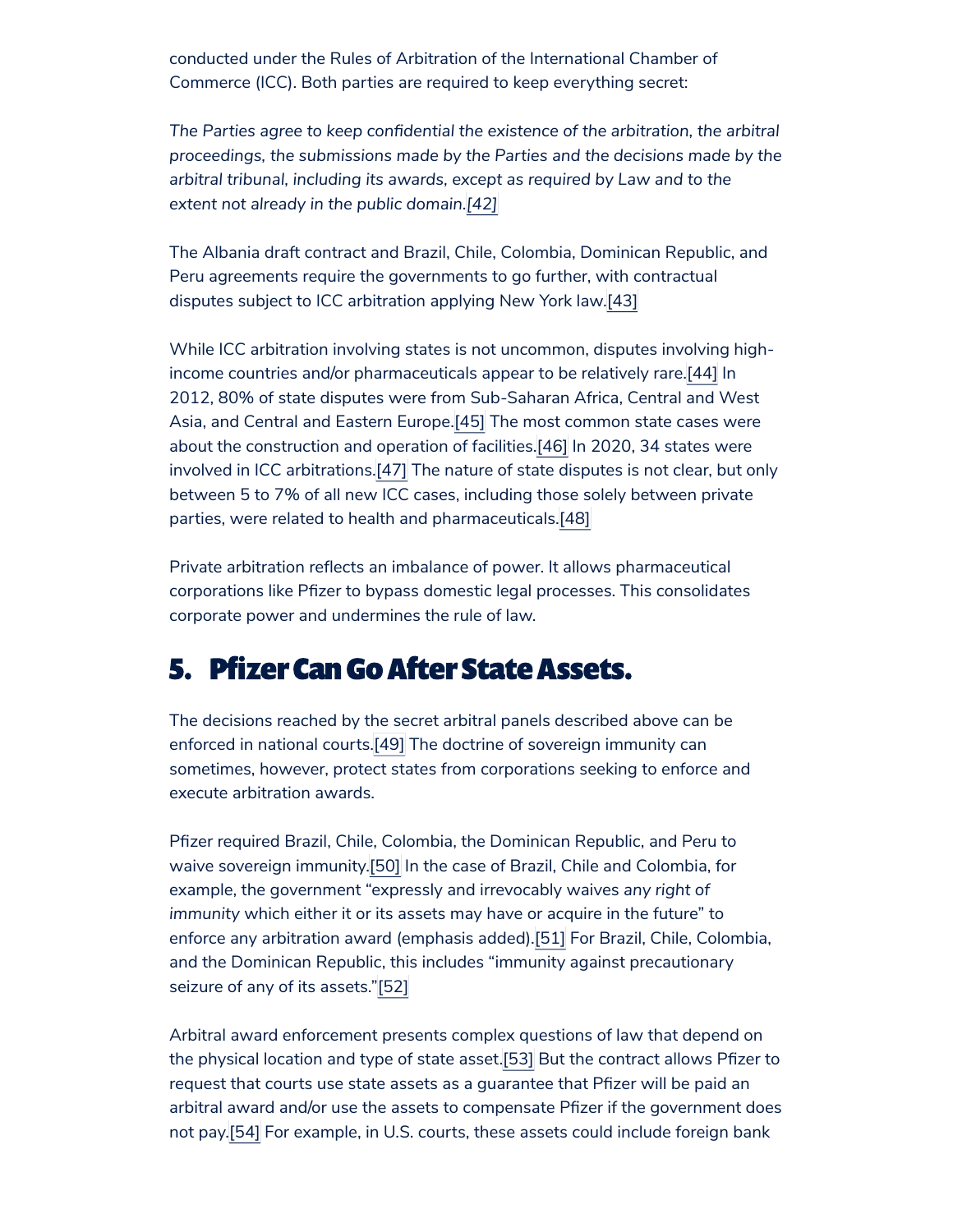<span id="page-5-4"></span>accounts, foreign investments, and foreign commercial property, including the assets of state-owned enterprises like airlines and oil companies[.\[55\]](#page-11-5)

# <span id="page-5-1"></span>6. Pfizer Calls the Shots on Key Decisions.

What happens if there are vaccine supply shortages? In the Albania draft contract and the Brazil and Colombia agreement, Pfizer will decide adjustments to the delivery schedule based on principles the corporation will decide. Albania, Brazil, and Colombia "shall be deemed to agree to any revision."[\[56\]](#page-11-6)

<span id="page-5-6"></span><span id="page-5-5"></span>Some governments have pushed back on Pfizer's unilateral authority for other decisions. In South Africa, Pfizer wanted to have the "sole discretion to determine additional terms and guarantees for us to fulfill the indemnity obligations.["\[57\]](#page-11-7) South Africa deemed this "too risky" and a "potential risk to [their] assets and fiscus."[\[58\]](#page-11-8) After delays, Pfizer reportedly conceded to remove this "problematic term."[\[59\]](#page-11-9)

<span id="page-5-9"></span><span id="page-5-8"></span><span id="page-5-7"></span>But others have not been as successful. As a condition to entering into the agreement, the Colombian government is required to "demonstrate, in a manner satisfactory to Suppliers, that Suppliers and their affiliates will have adequate protection, as determined in *Suppliers' sole discretion*" (emphasis added) from liability claims.[\[60\]](#page-11-10) Colombia is required to certify to Pfizer the value of the contingent obligations (i.e., potential future liability), and to start appropriating funds to cover the contingent obligations, according to a contribution program. [\[61\]](#page-11-11)

<span id="page-5-10"></span>Pfizer's ability to control key decisions reflects the power imbalance in vaccine negotiations. Under the vast majority of contracts, Pfizer's interests come first.

#### <span id="page-5-2"></span>**A Better Way**

Pfizer's dominance over sovereign countries poses fundamental challenges to the pandemic response. Governments can push back. The U.S. government, in particular, can exercise the leverage it holds over Pfizer to require a better approach. Empowering multiple manufacturers to produce the vaccine via technology transfer and a TRIPS waiver can rein in Pfizer's power. Public health should come first.

## <span id="page-5-3"></span>References

Sarah Teng, intern in the Access to Medicines Program, designed the cover image.

<span id="page-5-0"></span>[\[1\]](#page-0-1) Madlen Davies, Rosa Furneaux , Iván Ruiz, Jill Langlois, 'Held to Ransom': Pfizer Demands Governments Gamble with State Assets to Secure Vaccine Deal,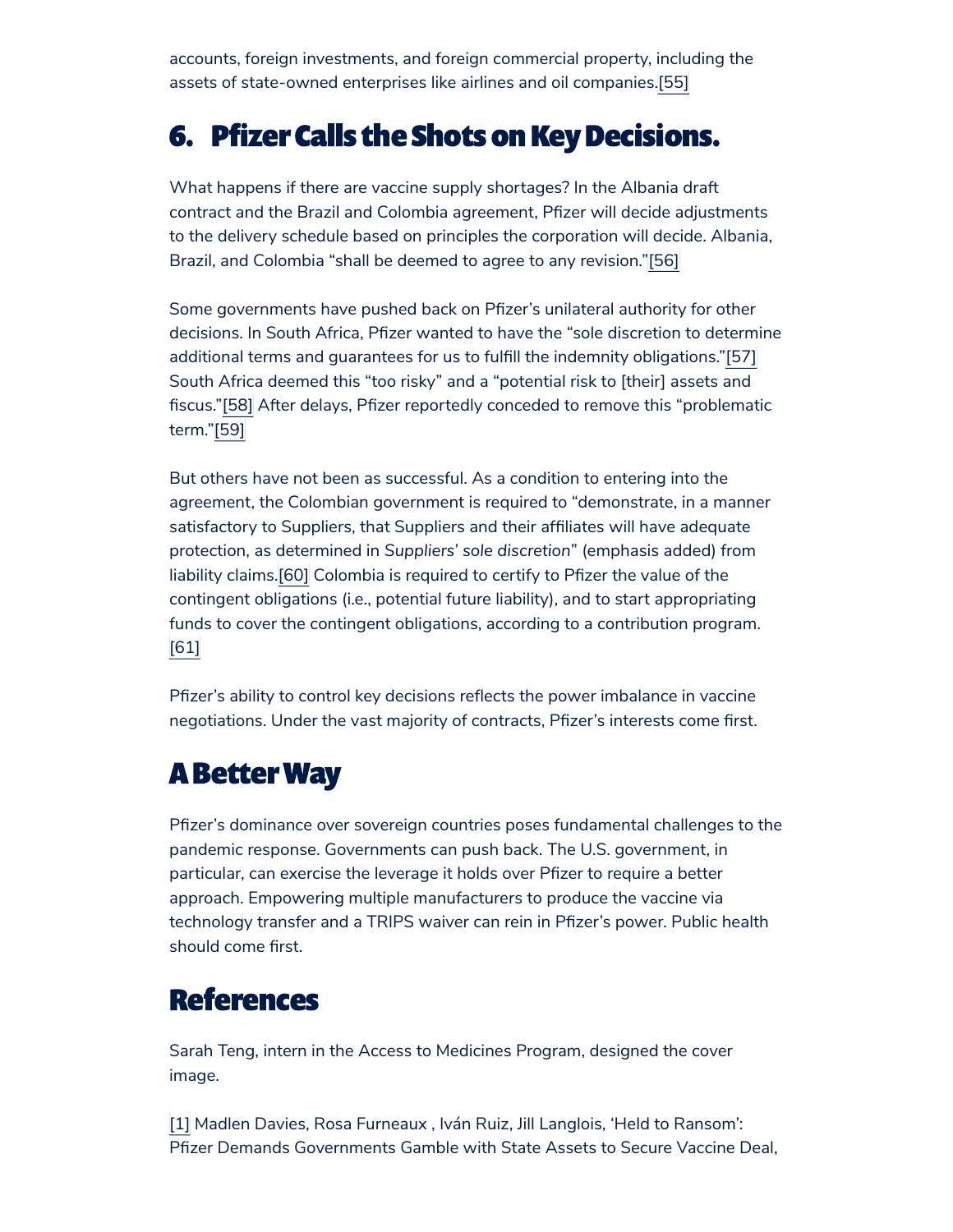Bureau of Investigative Journalism (Feb 23 2021), [https://tinyurl.com/t2z39a63.](https://tinyurl.com/t2z39a63)

<span id="page-6-0"></span>[\[2\]](#page-0-2) *Id.*

<span id="page-6-1"></span>[\[3\]](#page-1-0) While there are similarities across the contracts, each agreement is unique. The specific examples outlined below should not read as reflective of other contracts.

<span id="page-6-2"></span>[\[4\]](#page-1-1) In several cases, governments signed additional deals with Pfizer. We reviewed select contracts that were publicly available.

<span id="page-6-3"></span>[\[5\]](#page-1-2) Albania-Pfizer Contract Draft, ("Albania Draft Contract"), (Jan. 6 2021) [https://www.documentcloud.org/documents/20616251-albanian-pfizer-covid-](https://www.documentcloud.org/documents/20616251-albanian-pfizer-covid-19-vaccine-contract)19-vaccine-contract. The final provisions of the agreement may have differed from this draft. However, given similarities between this draft and the other reviewed agreements, we believe the modifications, if any, were likely not substantial. The contract was first leaked on Twitter, and then shared widely in the press.

<span id="page-6-4"></span>[\[6\]](#page-1-3) Brazil-Pfizer Contract ("Brazil Contract"), (March 15 2021) <https://aurores.org/wp-content/uploads/2021/08/Brazil-Pfizer.pdf>. The contract was leaked online and later covered by The Guardian in August. See e.g., <https://tinyurl.com/yupsz2j4>.

<span id="page-6-5"></span>[\[7\]](#page-1-4) Colombia-Pfizer Contract ("Colombia Contract"), (Feb. 2 2021), <https://www.nodal.am/wp-content/uploads/2021/08/DOCUMENTO.pdf>. The contract was leaked in the Colombian Media in August. <https://tinyurl.com/4vswvrz4>. It is currently referenced in the UNICEF Vaccine Market Dashboard.

<span id="page-6-6"></span>[\[8\]](#page-1-5) Chile-Pfizer Contract ("Chile Contract") (Dec. 1 2021), [https://www.chiletransparente.cl/wp-content/uploads/2021/07/Acuerdo-de](https://www.chiletransparente.cl/wp-content/uploads/2021/07/Acuerdo-de-fabricacion-y-suministro-PFIZER.pdf)fabricacion-y-suministro-PFIZER.pdf. A Chilean transparency initiative published a redacted version of the contract.

<span id="page-6-7"></span>[\[9\]](#page-1-6) Dominican Republic-Pfizer Contract ("D.R. Contract") (Oct. 29 2020), <https://www.keionline.org/35485>. Knowledge Ecology International obtained the contract through a freedom of information law request.

<span id="page-6-8"></span>[\[10\]](#page-1-7) The text was subject to the approval of the Dominican Republican National Congress, which reportedly approved the text with no objections. Pfizer and AstraZeneca, The Game of Contracts with Small Print, Dominican Today, [https://tinyurl.com/yhasn7um.](https://tinyurl.com/yhasn7um)

<span id="page-6-9"></span>[\[11\]](#page-1-8) European Commission-Pfizer Contract ("E.C. Contract") (Nov. 20 2020), [https://tinyurl.com/3bph89wy.](https://tinyurl.com/3bph89wy) The Italian public broadcaster RAI published the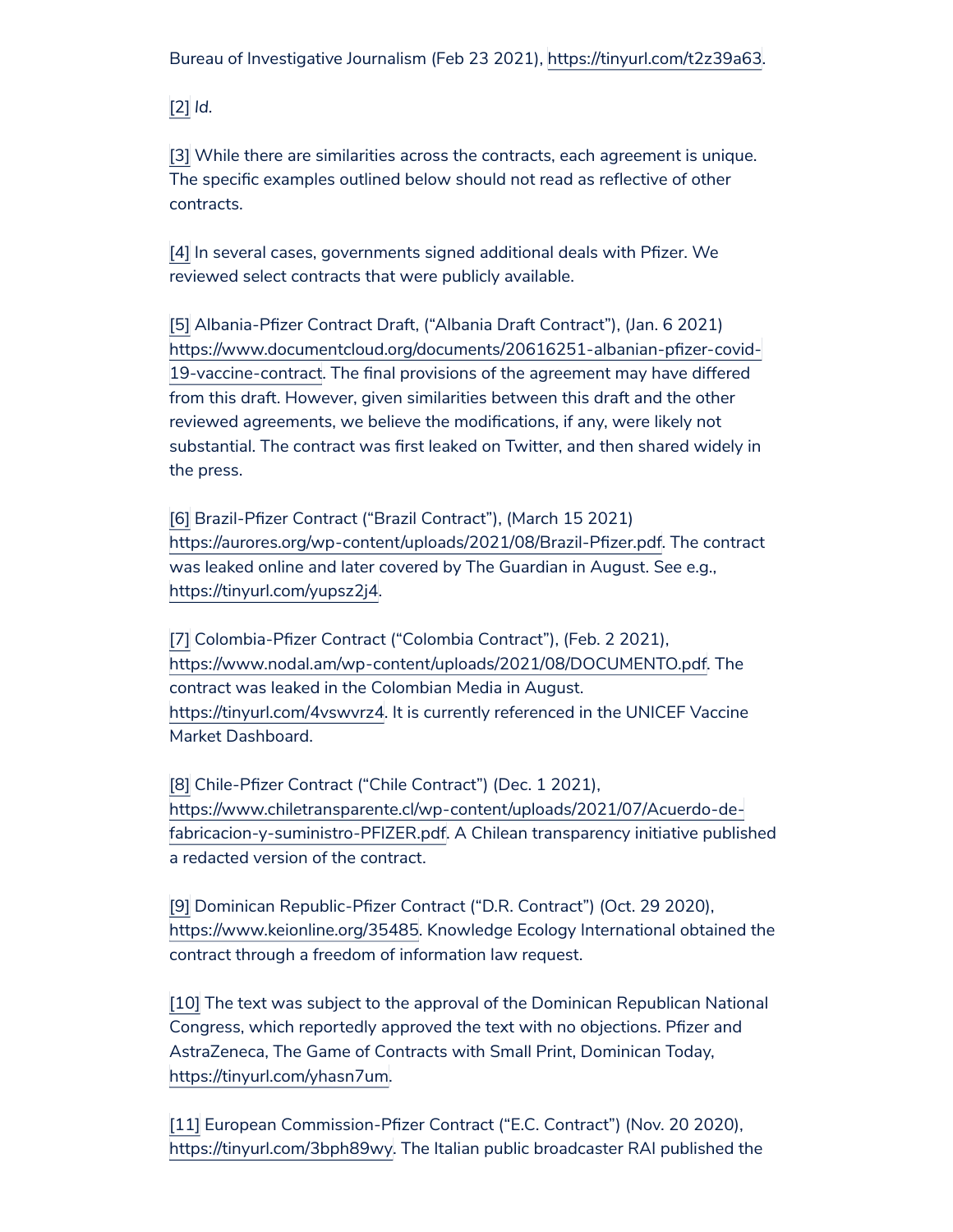EC Contract in April.

<span id="page-7-0"></span>[\[12\]](#page-1-9) 15.5 EUR.

<span id="page-7-1"></span>[\[13\]](#page-1-10) Peru-Pfizer Contract ("Peru Contract") (Sept. 17 2020), <https://tinyurl.com/y2ap74xz>. The Bureau of Investigative Journalism published the contract.

<span id="page-7-2"></span>[\[14\]](#page-1-11) United States-Pfizer Contract ("U.S. Contract") (July 21 2020), [https://tinyurl.com/4k5j7d5u.](https://tinyurl.com/4k5j7d5u) The contract is available on the U.S. Department of Health and Human Services website.

<span id="page-7-3"></span>[\[15\]](#page-1-12) United Kingdom-Pfizer Contract ("U.K Contract") (Oct. 10 2020), https://tinyurl.com/ym4pk3tw. This likely is the definitive agreement that follows on from initial agreement announced in July. The contract is available on the U.K government website.

<span id="page-7-4"></span>[\[16\]](#page-1-13) Madlen Davies, Rosa Furneaux, Pfizer backs down over "unreasonable terms" in South Africa vaccine deal (April 19 2021). [https://tinyurl.com/tnys9u2c.](https://tinyurl.com/tnys9u2c) ("He described how Pfizer's late demand caused delays in the discussions, which in turn put back the anticipated vaccine delivery dates."). See also the impasse in Philippines. Philippines receives side letter from Pfizer; WHO sees resolution of 'impasse' soon (Feb 23. 2021), <https://tinyurl.com/3fs8z3cb> ("The delivery of 117,000 Pfizer-BioNTech doses, initially expected in mid-February, was delayed by concerns on indemnification.").

<span id="page-7-5"></span>[\[17\]](#page-1-14) White House, FACT SHEET: President Biden Announces Historic Vaccine Donation: Half a Billion Pfizer Vaccines to the World's Lowest-Income Nations (June 10 2021), <https://tinyurl.com/he8bm9tk>

<span id="page-7-6"></span>[\[18\]](#page-1-15) Peter Drahos and John Braithwaite, Information Feudalism: Who Owns the Knowledge Economy? (2007) (tracing the role of Pfizer in advocating for a system of international patent protection).

<span id="page-7-7"></span>[\[19\]](#page-1-16) Zain Rizvi, Jishian Ravinthiran, Amy Kapczynski, Sharing The Knowledge: How President Joe Biden Can Use The Defense Production Act To End The Pandemic Worldwide, Health Affairs Blog (August 6, 2021), <https://www.healthaffairs.org/do/10.1377/hblog20210804.101816/full/>

<span id="page-7-8"></span>[\[20\]](#page-2-2) Agreement on Trade-Related Aspects of Intellectual Property Rights (TRIPS).

<span id="page-7-9"></span>[\[21\]](#page-2-3) Madlen Davies , Rosa Furneaux , Iván Ruiz , Jill Langlois, 'Held to Ransom': Pfizer Demands Governments Gamble with State Assets to Secure Vaccine Deal, Bureau of Investigative Journalism (Feb 23 2021), [https://tinyurl.com/t2z39a63.](https://tinyurl.com/t2z39a63)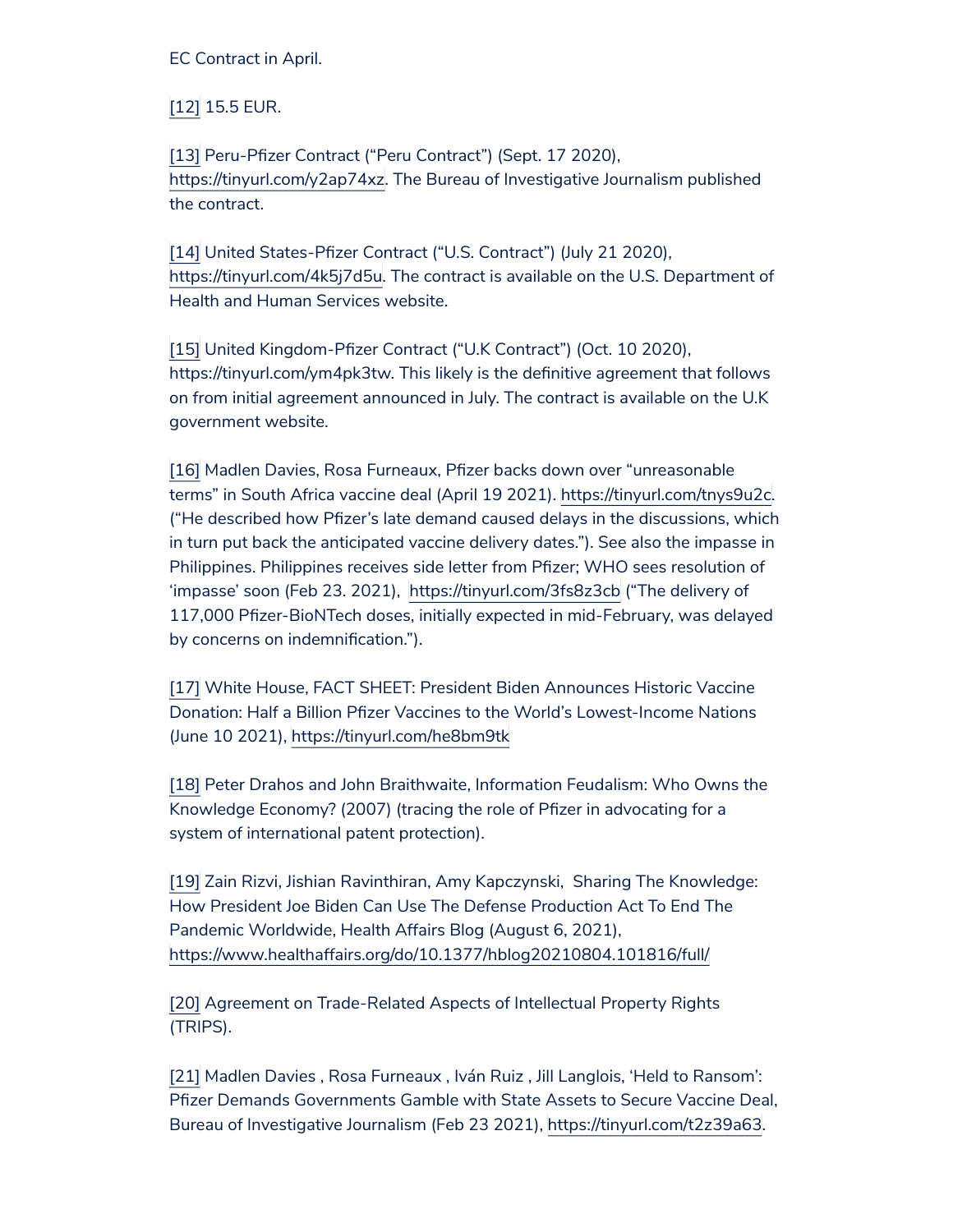<span id="page-8-0"></span>[\[22\]](#page-2-4) *Id.*

<span id="page-8-1"></span>[\[23\]](#page-2-5) One clause that appears to have changed is the number of doses supplied by Pfizer. It is also not clear whether Brazil developed a foreign bank guarantee fund.

<span id="page-8-2"></span>[\[24\]](#page-2-6) Brazil Contract, footnote 6, Article 9.4 (Waiver of Sovereign Immunity), pg. 45, Article 2.6 (Delivery Delays), pg. 34, Article 9.4 (Waiver of Sovereign Immunity) pg. 45, Article 3.1 (Indemnification by Purchaser), pg. 43, respectively.

<span id="page-8-3"></span>[\[25\]](#page-2-7) The other Latin American contracts reviewed contain a more limited nondisclosure obligation. For example, under the Colombia contract, neither Pfizer nor Colombia can "use the name, trade name, service marks, trademarks, trade dress or logos of the other Party in publicity releases, advertising or any other publication, without the other Party's prior written consent in each instance." This does not appear to prohibit the government from talking about the contract, as long as it is not a "publicity release, advertising, or any other publication."

<span id="page-8-4"></span>[\[26\]](#page-2-8) Brazil Contract, Article 12.3 (Publicity), pg. 32 ("Purchaser shall not make, or permit any person to make, any public announcement concerning the existence, subject matter or terms of this Agreement, the wider transactions contemplated by it, or the relationship between the Parties (except as required by Law, and subject to the protections set forth in Section 10.1), without the prior written consent of Pfizer (such consent not to be unreasonably withheld or delayed)".

<span id="page-8-5"></span>[\[27\]](#page-2-9) E.C. Contract, footnote 11, Article II.10 (Announcements and Publicity), pg. 36.

<span id="page-8-6"></span>[\[28\]](#page-2-10) U.S. Contract, footnote 14, Article 11.11 (Announcements), pg. 25.

<span id="page-8-7"></span>[\[29\]](#page-2-11) E.C. Contract, footnote 11, Article II.10 (Announcements and Publicity), pg. 36.

<span id="page-8-8"></span>[\[30\]](#page-2-12) For example, Colombia is also required to distribute the vaccine only in its territory. Colombia Contract, footnote 7, Article 4.6 (Diversion Issues), pg. 23 ("All Product delivered to Purchaser shall be: (a) stored securely by Purchaser; and (b) distributed by Purchaser only in Colombia in a secure manner appropriate to the transportation route and destination, in each case (a) and (b) to guard against and deter theft, diversion, tampering, substitution (with, for example, counterfeits) resale or export out of Colombia, and to protect and preserve the integrity and efficacy of the Product.").

<span id="page-8-9"></span>[\[31\]](#page-2-13) Brazil Contract, footnote 6, Article 2.1 (f) (Agreement to Supply), pg. 31 ("Purchaser, including any related Person or any agents of Purchaser, covenants to exclusively obtain all of its supply of any Vaccine of Pfizer, BioNTech or their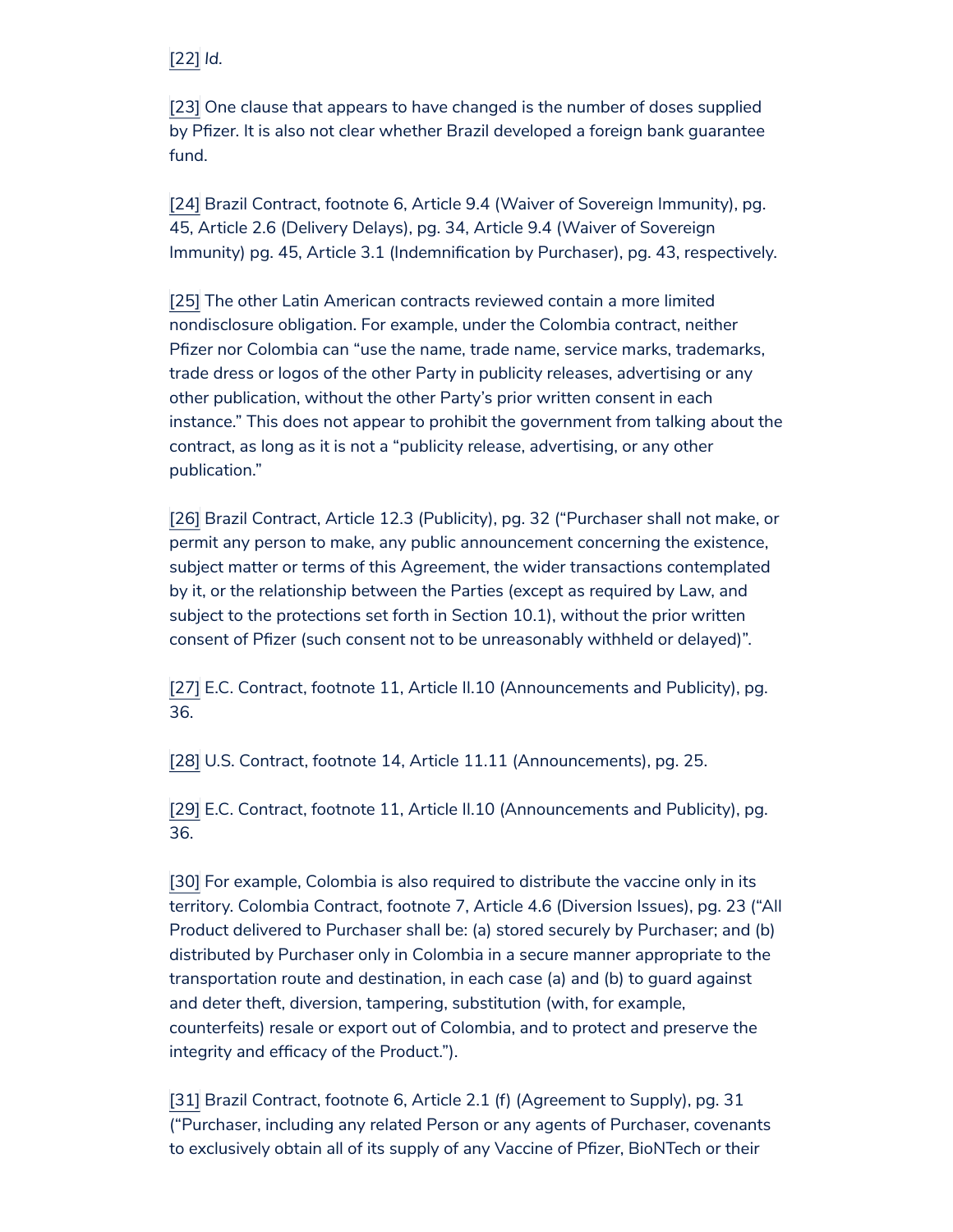respective Affiliates intended for the prevention of the human disease COVID-19 (including the Product) either (i) directly from Pfizer or from Pfizer through the COVAX Facility, or (ii) from a Third Party, whether by donation, resale or otherwise, only if Purchaser has obtained Pfizer's prior written consent. Any breach of this Section 2.1(f) shall be deemed an uncurable material breach of this Agreement, and Pfizer may immediately terminate this Agreement pursuant to Section 6.2. For clarity, nothing in this Section 2.1(f) shall prevent Purchaser from purchasing competing vaccine products of any Third Party.").

<span id="page-9-0"></span>[\[32\]](#page-3-2) Brazil Contract, footnote 6, Article 4.6 (Diversion Issues), pg. 38 ("Purchaser shall not directly or indirectly resell, donate, distribute, export or otherwise transport the Product outside the Territory without Pfizer's prior written consent.").

<span id="page-9-1"></span>[\[33\]](#page-3-3) Brazil Contract, footnote 6, Article 2.1 (f) (Agreement to Supply), pg. 31.

<span id="page-9-2"></span>[\[34\]](#page-3-4) Brazil Contract, footnote 6, Article 6.2 (Termination for Cause), pg. 27 ("In the event that this Agreement is terminated by Pfizer under this Section 6.2, Purchaser shall pay within thirty (30) days of the date of notice of termination of this Agreement the full Price for all Contracted Doses less amounts already paid to Pfizer as of such date.")

<span id="page-9-3"></span>[\[35\]](#page-3-5) Ed Silverman, Pharma leaders shoot down WHO voluntary pool for patent rights on Covid-19 products, STAT (May 28 2020),

[https://www.statnews.com/pharmalot/2020/05/28/who-voluntary-pool-patents](https://www.statnews.com/pharmalot/2020/05/28/who-voluntary-pool-patents-pfizer/)pfizer/

<span id="page-9-4"></span>[\[36\]](#page-3-6) U.S. Backs Waiver of Intellectual Property Protection for Covid-19 Vaccines, Wall Street Journal (May 6 2021), https://www.wsj.com/articles/u-s-backs[waiver-of-intellectual-property-protection-for-covid-19-vaccines-11620243518](https://www.wsj.com/articles/u-s-backs-waiver-of-intellectual-property-protection-for-covid-19-vaccines-11620243518)

<span id="page-9-5"></span>[\[37\]](#page-3-7) WTO delays decision on waiver on COVID-19 drug, vaccine rights (Dec. 10 2020), [https://www.reuters.com/article/us-health-coronavirus-wto](https://www.reuters.com/article/us-health-coronavirus-wto-idUSKBN28K2WL)idUSKBN28K2WL

<span id="page-9-6"></span>[\[38\]](#page-3-8) This extends to all civil claims, including adverse effects. That has been detailed elsewhere: Madlen Davies, Rosa Furneaux , Iván Ruiz , Jill Langlois, 'Held to Ransom': Pfizer Demands Governments Gamble with State Assets to Secure Vaccine Deal, Bureau of Investigative Journalism (Feb 23 2021), [https://tinyurl.com/t2z39a63.](https://tinyurl.com/t2z39a63)

<span id="page-9-7"></span>[\[39\]](#page-3-9) Colombia Contract, footnote 7, Article 8.2 (Assumption of Defense), pg. 31.

<span id="page-9-8"></span>[\[40\]](#page-3-10) Pfizer signed the letter opposing the TRIPS waiver sent to President Biden in March, for example. PhRMA Letter Opposing TRIPS Waiver to President Biden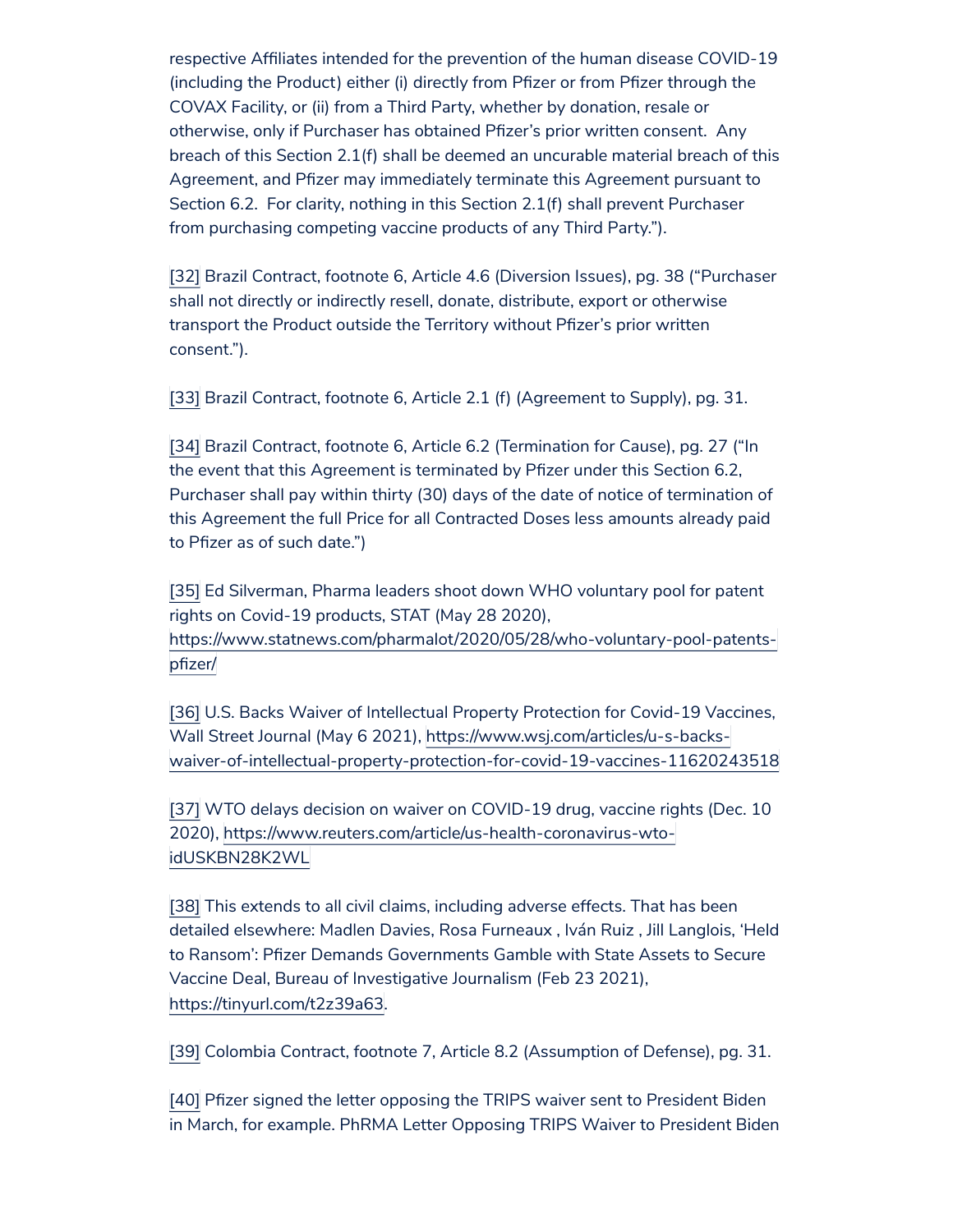(March 5 2021), [https://patentdocs.typepad.com/files/2021-03-05-phrma](https://patentdocs.typepad.com/files/2021-03-05-phrma-letter.pdf)letter.pdf

<span id="page-10-0"></span>[\[41\]](#page-3-11) U.K. Contract, footnote 15, Article 23 (Dispute Resolution) pg. 36. ("The arbitration award shall be final and binding on the Parties, and the parties undertake to carry out any award without delay. Judgment upon the award may be entered by any court having jurisdiction of the award or having jurisdiction over the relevant party or its assets.")

<span id="page-10-1"></span>[\[42\]](#page-4-1) *Id.*

<span id="page-10-2"></span>[\[43\]](#page-4-2) Article on Governing Law. Albania Draft Contract pg. 34, Brazil Contract pg. 45, Chile Contract pg. 29, Colombia Contract pg. 43, DR Contract pg. 17, Peru Contract pg. 9.

<span id="page-10-3"></span>[\[44\]](#page-4-3) Our analysis is limited by a lack of transparency.

<span id="page-10-4"></span>[\[45\]](#page-4-4) Arbitration Involving States and State Entities under the ICC Rules of Arbitration – Report of the ICC Commission on Arbitration and ADR (2012), [https://iccwbo.org/publication/arbitration-involving-states-state-entities-icc](https://iccwbo.org/publication/arbitration-involving-states-state-entities-icc-rules-arbitration-report-icc-commission-arbitration-adr/)rules-arbitration-report-icc-commission-arbitration-adr/, pg. 4.

<span id="page-10-5"></span>[\[46\]](#page-4-5) Arbitration Involving States and State Entities under the ICC Rules of Arbitration – Report of the ICC Commission on Arbitration and ADR (2012), [https://iccwbo.org/publication/arbitration-involving-states-state-entities-icc](https://iccwbo.org/publication/arbitration-involving-states-state-entities-icc-rules-arbitration-report-icc-commission-arbitration-adr/)rules-arbitration-report-icc-commission-arbitration-adr/, pg. 4.

<span id="page-10-6"></span>[\[47\]](#page-4-6) 194 state-owned entities were also involved. ICC Dispute Resolution 2020 Statistics, <https://iccwbo.org/publication/icc-dispute-resolution-statistics-2020/> pg. 11. See also, an analogous mechanism known as investor-state dispute resolution, which is based on international law as opposed to contract: Global Trade Watch, Table of Foreign Investor-State Cases and Claims Under NAFTA and Other U.S. "Trade Deals" (Jan. 15 2021),

[https://www.citizen.org/article/table-of-foreign-investor-state-cases-and-claims](https://www.citizen.org/article/table-of-foreign-investor-state-cases-and-claims-under-nafta-and-other-u-s-trade-deals/)under-nafta-and-other-u-s-trade-deals/

<span id="page-10-7"></span>[\[48\]](#page-4-7) ICC Dispute Resolution 2020 Statistics, https://iccwbo.org/publication/icc[dispute-resolution-statistics-2020/](https://iccwbo.org/publication/icc-dispute-resolution-statistics-2020/) pg. 17.

<span id="page-10-8"></span>[\[49\]](#page-4-8) United Nations Convention on the Recognition and Enforcement of Foreign Arbitral Awards (New York, 10 June 1958) ("Each Contracting State shall recognize arbitral awards as binding and enforce them in accordance with the rules of procedure of the territory where the award is relied upon, under the conditions laid down in the following articles.")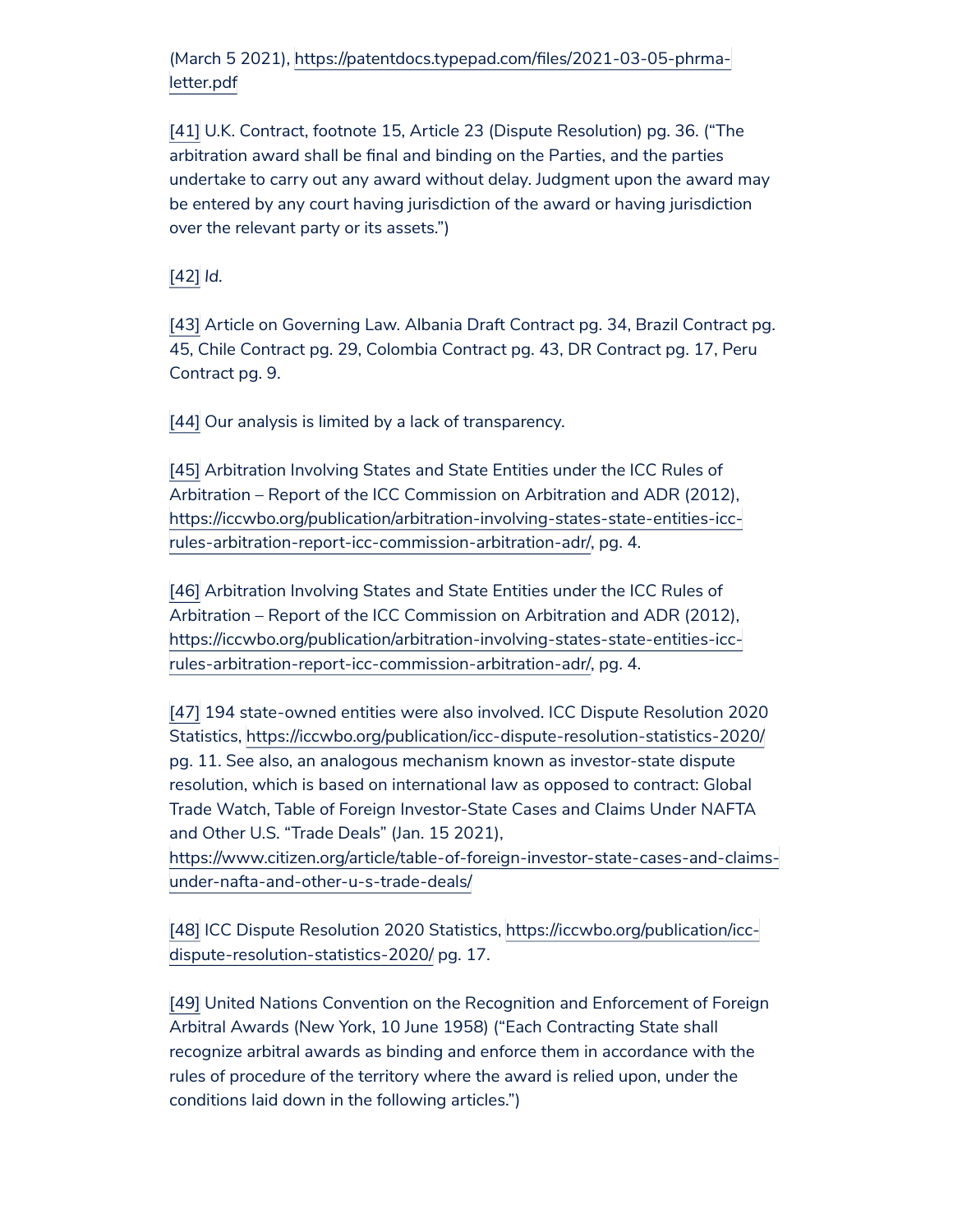<span id="page-11-0"></span>[\[50\]](#page-4-9) Article on Waiver of Sovereign Immunity. The language differs in some of the contracts. Brazil Contract, pg. 45, Chile Contract pg. 24, Colombia Contract pg. 36, DR Contract pg. 17, Peru Contract pg. 9.

<span id="page-11-1"></span>[\[51\]](#page-4-10) *Id.*

<span id="page-11-2"></span>[\[52\]](#page-4-11) *Id.*

<span id="page-11-3"></span>[\[53\]](#page-4-12) In the U.S., the governing statute is the Foreign Sovereign Immunities Act (FSIA). 28 U.S.C § 1602. Sovereign property used for commercial activity can be used to execute a judgment based on an arbitral award if the state has waived immunity. Property belonging to an instrumentality of a foreign state engaged in commercial activity can also be used. 28 U.S.C § 1610. However, certain kinds of foreign sovereign property are absolutely immune from award attachment and execution. This includes property belonging to the foreign central bank or monetary authority and property used for military purposes. 28 U.S.C §1611.

<span id="page-11-4"></span>[\[54\]](#page-4-13) Under FSIA, this is known as "attachment prior to the entry of judgment" and can be done if the state waives this kind of immunity and "the purpose of the attachment is to secure satisfaction of a judgment that has been or may ultimately be entered against the foreign state." 28 U.S.C § 1610

<span id="page-11-5"></span>[\[55\]](#page-5-4) Other jurisdictions may handle these questions differently, potentially exposing other types of sovereign assets. These assets may also be vulnerable in settlement negotiations.

<span id="page-11-6"></span>[\[56\]](#page-5-5) Albania Draft Contract, pg. 14. Brazil Contract, pg. 22. Colombia Contract, pg. 15.

<span id="page-11-7"></span>[\[57\]](#page-5-6) Pfizer Backs Down Over Unreasonable Terms in South Africa Vaccine Deal (April 19 2021), https://www.thebureauinvestigates.com/stories/2021-04- [19/pfizer-backs-down-over-asset-seizing-clause-in-south-africa-vaccine-deal.](https://www.thebureauinvestigates.com/stories/2021-04-19/pfizer-backs-down-over-asset-seizing-clause-in-south-africa-vaccine-deal)

<span id="page-11-8"></span>[\[58\]](#page-5-7) *Id.*

<span id="page-11-9"></span>[\[59\]](#page-5-8) *Id.*

<span id="page-11-10"></span>[\[60\]](#page-5-9) Colombia Contract, footnote 7, Article 8.5 (Privileges and Immunities), pg. 32. This includes but is not limited to funding state contractual contingency funds.

<span id="page-11-11"></span>[\[61\]](#page-5-10) *Id.*